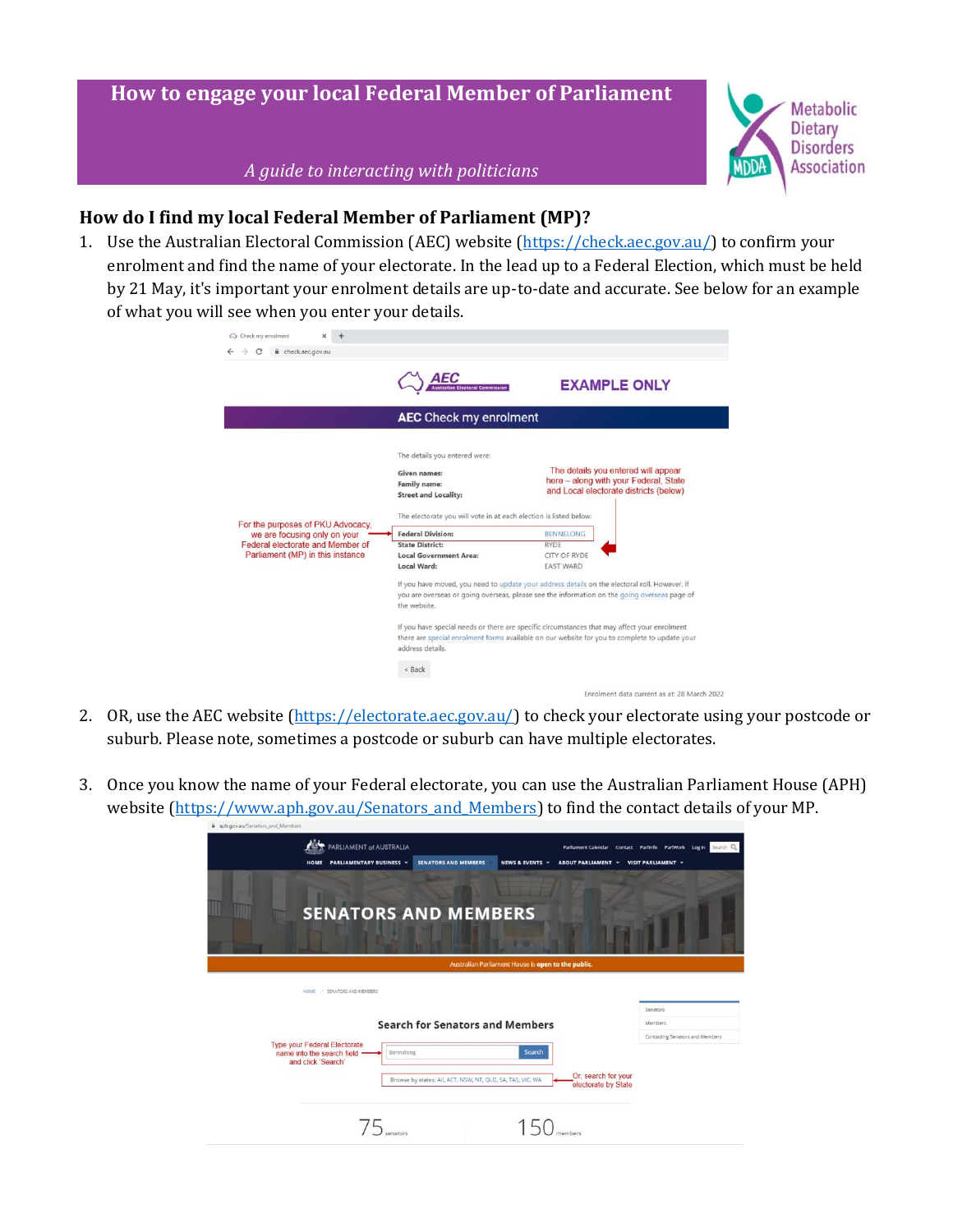#### **Writing to your Member of Parliament**

- Introduce yourself as a constituent (a person within their electorate, who they are elected to represent), or a concerned member of the public.
- Let the MP know if you have previously met or voted for them, or assisted with their election campaign.
- Always be polite and courteous. Never be rude, condescending or confrontational.
- Always use your own words and personal story to portray your own views and experiences.
- Clearly state the purpose of your letter. For example:
	- o *'I am writing to ask for your support for/opposition to…'*
	- o *'I am writing to ask you to support/ oppose…'*
- Focus on one issue only e.g. for all Australians with PKU to have equitable access to treatments that have been proven to be safe and effective, as they become available. Explain your concerns and how they impact the wider community and you as a voter. Where possible, support your personal views and experiences with facts.
	- o *Don't allow your letter to become longwinded.*
	- o *Stay focused and stick to your main points.*
	- o *Sample letters, postcard campaigns and emails are usually considered to be less effective than a personal (either typed and printed, or handwritten) signed letter.*
- Ask for a response to your letter.
- Encourage others who feel strongly about PKU to also write to their local MP.
- Encourage local MPs who support your position by sending them a thank-you letter as a follow-up.

### **Talking to a Member of Parliament**

- Remember politicians are normal people!
- Telling a story will capture their attention and put your personal experiences into a real-life, emotional context.
- Always refer to the politician as "Mr/Ms/Mrs" if they are an MP (unless they are also a Minister).
- If they are a Senator, you must address them as "Senator"; or as "Minister" if they are a Minister.
	- o Details of any Ministerial roles they may hold are available on the APH website (link below).
- Parliamentarians meet with their constituents on a regular basis. They will encourage you to relax and have an open discussion.
- As elected representatives, they are there to help you. So, be clear about your key messages and tell them how they can help.

### **Preparing to meet or speak with a Member of Parliament**

- Use the APH [website](https://www.aph.gov.au/Senators_and_Members) to research who you are meeting with.
- The website provides a great overview of each MP (and Senator's) background, a link to their local electorate website, as well as a photo of them – so you are familiar with them prior to meeting.
- It always helps to be clear about what you wish to tell the MP when you meet with them. You may wish to take a one-page document with your key points and relevant real-life examples, which you can refer to during your meeting.
- Politicians are people too! They can show empathy and support in response to someone's personal story. Connect with them on a human level (e.g. as a parent; someone's child, someone's sibling, etc).
- Remember, it is your personal story and experiences that you are relaying to them. You own this insight and information; no one else does.